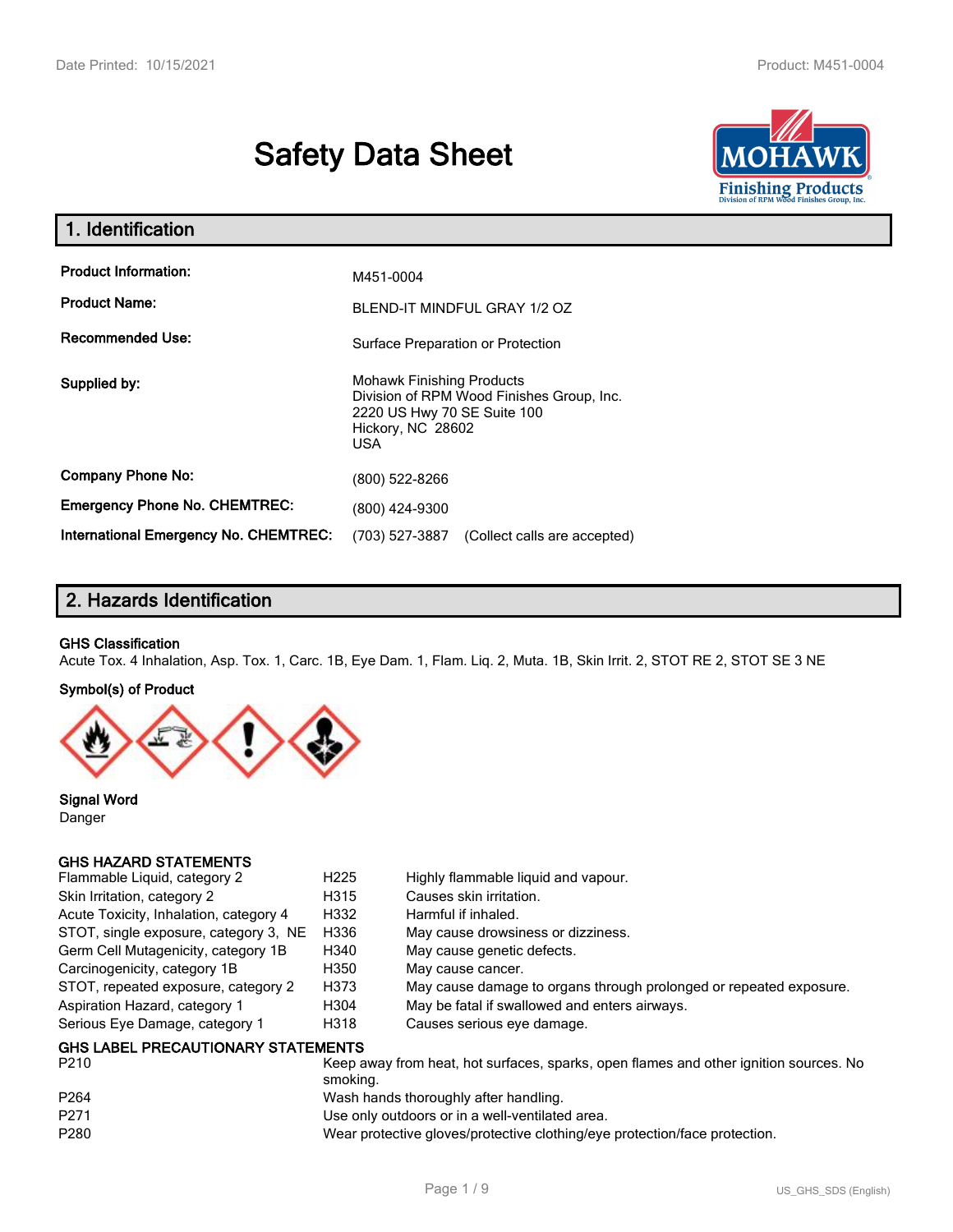| P331                                    | Do NOT induce vomiting.                                                                                                             |
|-----------------------------------------|-------------------------------------------------------------------------------------------------------------------------------------|
| P405                                    | Store locked up.                                                                                                                    |
| P302+P352                               | IF ON SKIN: Wash with plenty of soap and water.                                                                                     |
| P303+P361+P353                          | IF ON SKIN (or hair): Take off immediately all contaminated clothing. Rinse skin with<br>water/shower.                              |
| P305+P351+P338                          | IF IN EYES: Rinse cautiously with water for several minutes. Remove contact lenses, if<br>present and easy to do. Continue rinsing. |
| P362+P364                               | Take off contaminated clothing and wash it before reuse.                                                                            |
| P403+P233                               | Store in a well-ventilated place. Keep container tightly closed.                                                                    |
| P <sub>201</sub>                        | Obtain special instructions before use.                                                                                             |
| P <sub>260</sub>                        | Do not breathe dust/fume/gas/mist/vapours/spray.                                                                                    |
| P304+P340                               | IF INHALED: Remove person to fresh air and keep comfortable for breathing.                                                          |
| P308+P313                               | IF exposed or concerned: Get medical advice/attention.                                                                              |
| P332+P313                               | If skin irritation occurs: Get medical advice/attention.                                                                            |
| P403+P235                               | Store in a well-ventilated place. Keep cool.                                                                                        |
| P301+P310                               | IF SWALLOWED: Immediately call a POISON CENTER or doctor/physician.                                                                 |
| <b>GHS SDS PRECAUTIONARY STATEMENTS</b> |                                                                                                                                     |
| P240                                    | Ground/bond container and receiving equipment.                                                                                      |
| P <sub>241</sub>                        | Use explosion-proof electrical/ventilating/lighting/equipment.                                                                      |
| P242                                    | Use only non-sparking tools.                                                                                                        |
| P243                                    | Take precautionary measures against static discharge.                                                                               |

# **3. Composition/Information on ingredients**

| CAS-No.                                                 | Wt. %                                                    | <b>GHS Symbols</b>                           | <b>GHS Statements</b><br>H <sub>226</sub> -336                       |
|---------------------------------------------------------|----------------------------------------------------------|----------------------------------------------|----------------------------------------------------------------------|
|                                                         |                                                          |                                              | H304-340-350                                                         |
| 13463-67-7                                              | $10 - 25$                                                | GHS08                                        | H351                                                                 |
| 71-36-3                                                 | $2.5 - 10$                                               | GHS02-GHS05-<br>GHS07                        | H226-302-315-318-332-335-336                                         |
| 64-17-5                                                 | $2.5 - 10$                                               | GHS02                                        | H <sub>225</sub>                                                     |
| 763-69-9                                                | $2.5 - 10$                                               | GHS06                                        | H331                                                                 |
| 108-65-6                                                | $2.5 - 10$                                               | GHS02-GHS07                                  | H <sub>226</sub> -332                                                |
| 108-88-3                                                | $1.0 - 2.5$                                              | GHS02-GHS07-<br>GHS08                        | H225-304-315-332-336-373                                             |
| 108-38-3                                                | $1.0 - 2.5$                                              | GHS02-GHS07                                  | H226-315-332                                                         |
| 64742-47-8                                              | $1.0 - 2.5$                                              | GHS07-GHS08                                  | H304-332                                                             |
| 100-41-4                                                | $0.1 - 1.0$                                              | GHS02-GHS07-<br>GHS08                        | H225-304-332-373                                                     |
| 8052-41-3                                               | $0.1 - 1.0$                                              | GHS08                                        | H304-340-350-372                                                     |
| $106 - 42 - 3$<br>64742-95-6<br>64742-48-9<br>1333-86-4 | $0.1 - 1.0$<br>$0.1 - 1.0$<br>$0.1 - 1.0$<br>$0.1 - 1.0$ | GHS02-GHS07<br>GHS06-GHS08<br>GHS08<br>GHS02 | H226-315-332<br>H304-331-340-350<br>H304-340-350<br>H <sub>251</sub> |
|                                                         | 123-86-4<br>64742-49-0                                   | $10 - 25$<br>$10 - 25$                       | GHS02-GHS07<br>GHS08                                                 |

The exact percentage (concentration) of ingredients is being withheld as a trade secret.

The text for GHS Hazard Statements shown above (if any) is given in the "Other information" Section.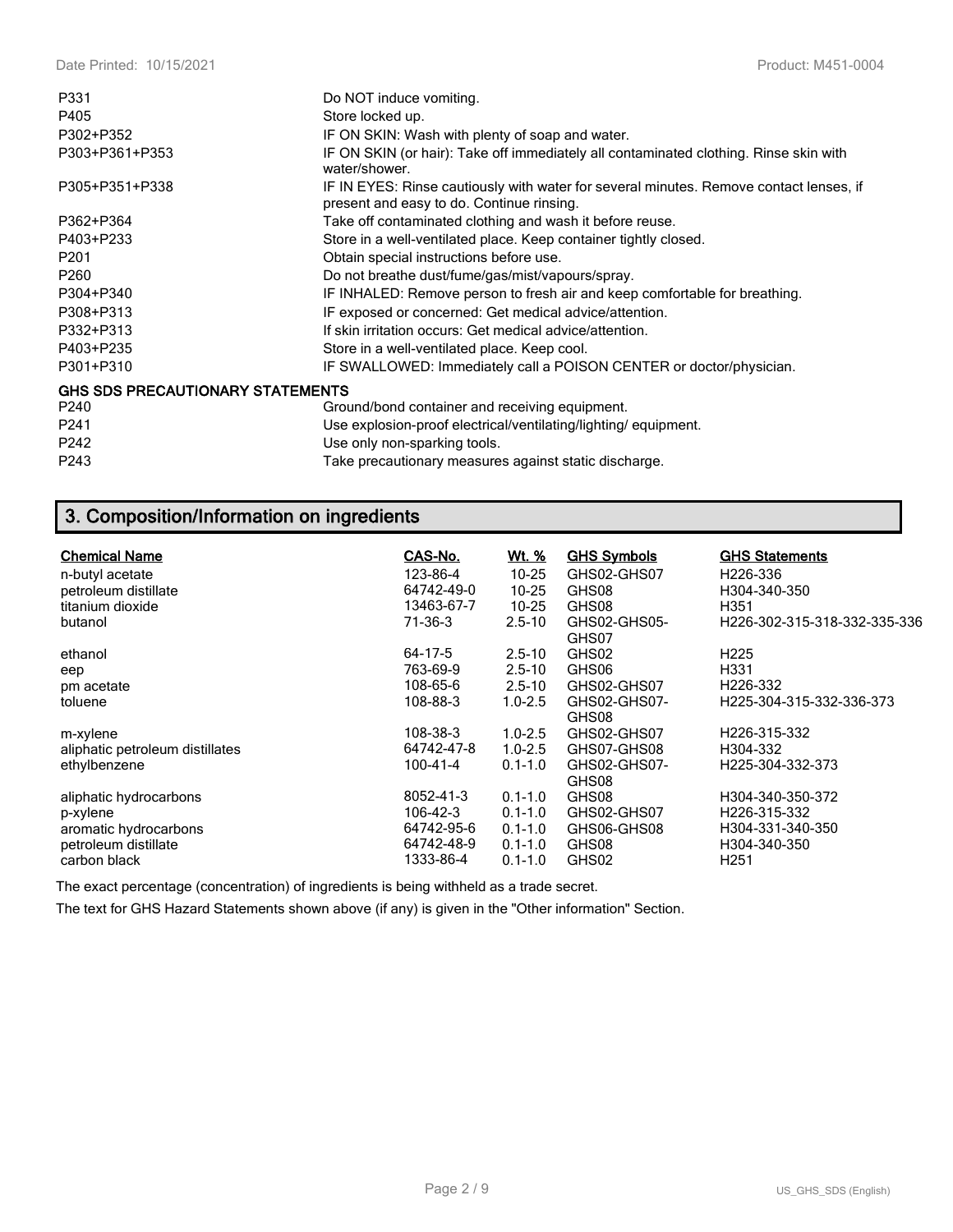# **4. First-aid Measures**



FIRST AID - EYE CONTACT: IF IN EYES: Rinse cautiously with water for several minutes. Remove contact lenses, if present and easy to do. Continue rinsing.

FIRST AID - SKIN CONTACT: IF ON SKIN: Wash with plenty of soap and water. IF ON SKIN (or hair): Take off immediately all contaminated clothing. Rinse skin with water/shower. Take off contaminated clothing and wash it before reuse. If skin irritation occurs: Get medical advice/attention.

FIRST AID - INGESTION: Do NOT induce vomiting. IF SWALLOWED: Immediately call a POISON CENTER or doctor/physician.

FIRST AID - INHALATION: IF INHALED: Remove person to fresh air and keep comfortable for breathing.

### **5. Fire-fighting Measures**

**SPECIAL FIREFIGHTING PROCEDURES:** Evacuate all persons from the fire area to a safe location. Move non-burning material, as feasible, to a safe location as soon as possible. Fire fighters should be protected from potential explosion hazards while extinguishing the fire. Wear self-contained breathing apparatus (SCBA) and full fire-fighting protective clothing. Thoroughly decontaminate all protective equipment after use. Containers of this material may build up pressure if exposed to heat (fire). Use water spray to cool fire-exposed containers. Use water spray to disperse vapors if a spill or leak has not ignited. DO NOT extinguish a fire resulting from the flow of flammable liquid until the flow of the liquid is effectively shut off. This precaution will help prevent the accumulation of an explosive vapor-air mixture after the initial fire is extinguished.

**FIREFIGHTING EQUIPMENT:** This is a NFPA/OSHA Class 1B or less flammable liquid. Follow NFPA30, Chapter 16 for fire protection and fire suppression. Use a dry chemical, carbon dioxide, or similar ABC fire extinguisher for incipeint fires. Water may be used to cool and prevent rupture of containers that are exposed to heat from fire.

#### **6. Accidental Release Measures**

#### **ENVIRONMENTAL MEASURES:** No Information

**STEPS TO BE TAKEN IN CASE MATERIAL IS RELEASED OR SPILLED:** Follow personal protective equipment recommendations found in Section VIII. Personal protective equipment needs must be evaluated based on information provided on this sheet and the special circumstances created by the spill including; the material spilled, the quantity of the spill, the area in which the spill occurred, and the training and the expertise of employees in the area responding to the spill. Never exceed any occupational exposure limits. Shut off ignition sources; including electrical equipment and flames. Do not allow smoking in the area. Do not allow the spilled product to enter public drainage system or open waterways.

### **7. Handling and Storage**



**HANDLING:** Avoid inhalation and contact with eyes, skin, and clothing. Wash hands thoroughly after handling and before eating or drinking. In keeping with safe handling practices, avoid ignition sources (smoking, flames, pilot lights, electrical sparks); ground and bond containers when transferring the material to prevent static electricity sparks that could ignite vapor and use spark proof tools and explosion proof equipment. Empty containers may retain product residue or vapor. Do not pressurize, cut, weld, braze, solder, drill, grind, or expose container to heat, flame, sparks, static electricity, or other sources of ignition. Any of these actions can potentially cause an explosion that may lead to injury.

**STORAGE:** Keep containers closed when not in use. Store in cool well ventilated space away from incompatible materials.

# **8. Exposure Controls/Personal Protection**

| Ingredients with Occupational Exposure Limits |                      |                       |                     |                         |  |  |
|-----------------------------------------------|----------------------|-----------------------|---------------------|-------------------------|--|--|
| <b>Chemical Name</b>                          | <b>ACGIH TLV-TWA</b> | <b>ACGIH-TLV STEL</b> | <b>OSHA PEL-TWA</b> | <b>OSHA PEL-CEILING</b> |  |  |
| n-butyl acetate                               | 50 ppm               | $150$ ppm             | $150$ ppm           | N.D.                    |  |  |
| petroleum distillate                          | N.D.                 | N.D.                  | N.D.                | N.D.                    |  |  |
| titanium dioxide                              | $10 \text{ mg/m}$    | N.D.                  | $15 \text{ mg/m}$   | N.D.                    |  |  |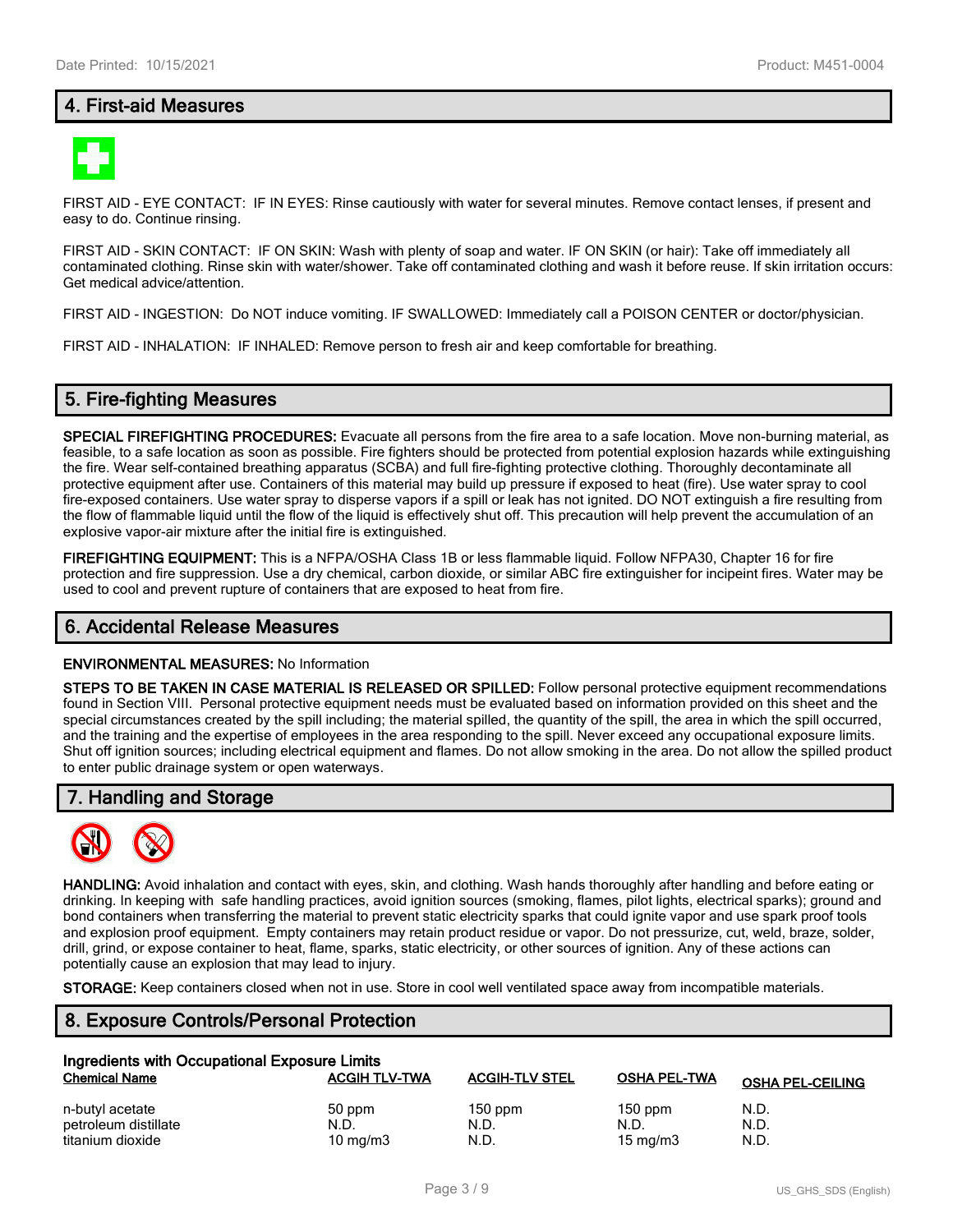#### Date Printed: 10/15/2021 Product: M451-0004

| butanol                         | 20 ppm           | N.D.      | $100$ ppm          | N.D.    |
|---------------------------------|------------------|-----------|--------------------|---------|
| ethanol                         | N.D.             | 1000 ppm  | $1000$ ppm         | N.D.    |
| eep                             | N.D.             | N.D.      | N.D.               | N.D.    |
| pm acetate                      | N.D.             | N.D.      | N.D.               | N.D.    |
| toluene                         | 20 ppm           | N.D.      | $200$ ppm          | 300 ppm |
| m-xylene                        | $100$ ppm        | $150$ ppm | $100$ ppm          | N.D.    |
| aliphatic petroleum distillates | N.D.             | N.D.      | N.D.               | N.D.    |
| ethylbenzene                    | 20 ppm           | N.D.      | $100$ ppm          | N.D.    |
| aliphatic hydrocarbons          | $100$ ppm        | N.D.      | $500$ ppm          | N.D.    |
| p-xylene                        | $100$ ppm        | $150$ ppm | $100$ ppm          | N.D.    |
| aromatic hydrocarbons           | N.D.             | N.D.      | N.D.               | N.D.    |
| petroleum distillate            | N.D.             | N.D.      | N.D.               | N.D.    |
| carbon black                    | $3 \text{ mg/m}$ | N.D.      | $3.5 \text{ mg/m}$ | N.D.    |

**Further Advice: MEL = Maximum Exposure Limit OES = Occupational Exposure Standard SUP = Supplier's Recommendation Sk = Skin Sensitizer N.E. = Not Established N.D. = Not Determined**

#### **Personal Protection**



**RESPIRATORY PROTECTION:** Use adequate engineering controls and ventilation to keep levels below recommended or statutory exposure limits. If exposure levels exceed limits use appropriate approved respiratory protection equipment.



**SKIN PROTECTION:** Wear chemical resistant footwear and clothing such as gloves, an apron or a whole body suit as appropriate.



**EYE PROTECTION:** Wear chemical-resistant glasses and/or goggles and a face shield when eye and face contact is possible due to splashing or spraying of material.



**OTHER PROTECTIVE EQUIPMENT:** No Information



**HYGIENIC PRACTICES:** It is good practice to avoid contact with the product and/or its vapors, mists or dust by using appropriate protective measures. Wash thoroughly after handling and before eating or drinking.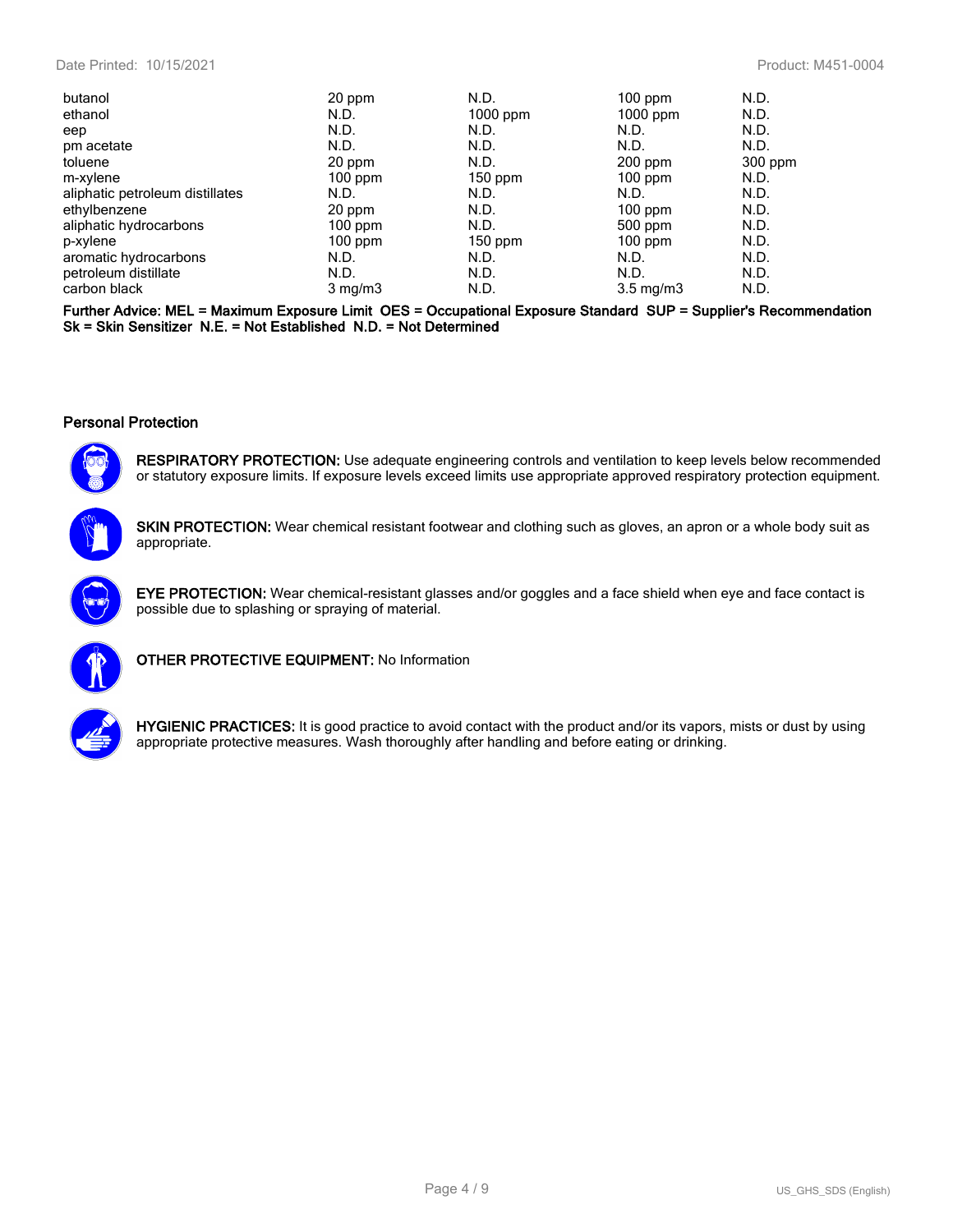# **9. Physical and Chemical Properties**

| Appearance:                    | Colored Liguid                   | <b>Physical State:</b>                      | <b>LIQUID</b>  |
|--------------------------------|----------------------------------|---------------------------------------------|----------------|
| Odor:                          | <b>Strong Solvent</b>            | <b>Odor Threshold:</b>                      | Not determined |
| Density, g/cm3:                | 0.988                            | pH:                                         | Not determined |
| Freeze Point, °F:              | Not determined                   | Viscosity:                                  | Not determined |
| <b>Solubility in Water:</b>    | Not determined                   | Partition Coefficient, n-octanol/<br>water: | Not determined |
| Decomposition temperature, °F: | Not determined                   | <b>Explosive Limits, %:</b>                 | Not determined |
| Boiling Range, °F:             | $>$ 100 °F                       | Flash Point. °F:                            | $55^{\circ}$ F |
| Combustibility:                | <b>Supports Combustion</b>       | Auto-Ignition Temperature, °F:              | Not determined |
| <b>Evaporation Rate:</b>       | <b>Faster than Diethyl Ether</b> | Vapor Pressure, mmHg:                       | Not determined |
| <b>Vapor Density:</b>          | Not determined                   |                                             |                |

**N.I. = No Information**

**10. Stability and reactivity**

**STABILITY:** Stable under normal conditions.

**CONDITIONS TO AVOID:** Heat, flames and sparks.

**INCOMPATIBILITY:** Acids, Bases, Oxidizing agents

**HAZARDOUS DECOMPOSITION PRODUCTS:** Not determined.

# **11. Toxicological information**

**Practical Experiences**

**EMERGENCY OVERVIEW:** No Information

**EFFECT OF OVEREXPOSURE - EYE CONTACT:** No Information

**EFFECT OF OVEREXPOSURE - INGESTION:** No Information

**EFFECT OF OVEREXPOSURE - INHALATION:** No Information

**EFFECT OF OVEREXPOSURE - SKIN CONTACT:** No Information

**CARCINOGENICITY:** May cause cancer.

This product contains Titanium Dioxide, which is listed by IARC as possibly carcinogenic to humans (Group 2B). This listing is based on inadequate evidence of carcinogenicity in humans and sufficient evidence in experimental animals. This classification is relevant when exposed to titanium dioxide in dust or powder form only, including cured product that is subject to sanding, grinding, cutting, or other surface preparation activities.

#### **PRIMARY ROUTE(S) OF ENTRY:**

**Eye Contact, Skin Contact, Ingestion, Inhalation**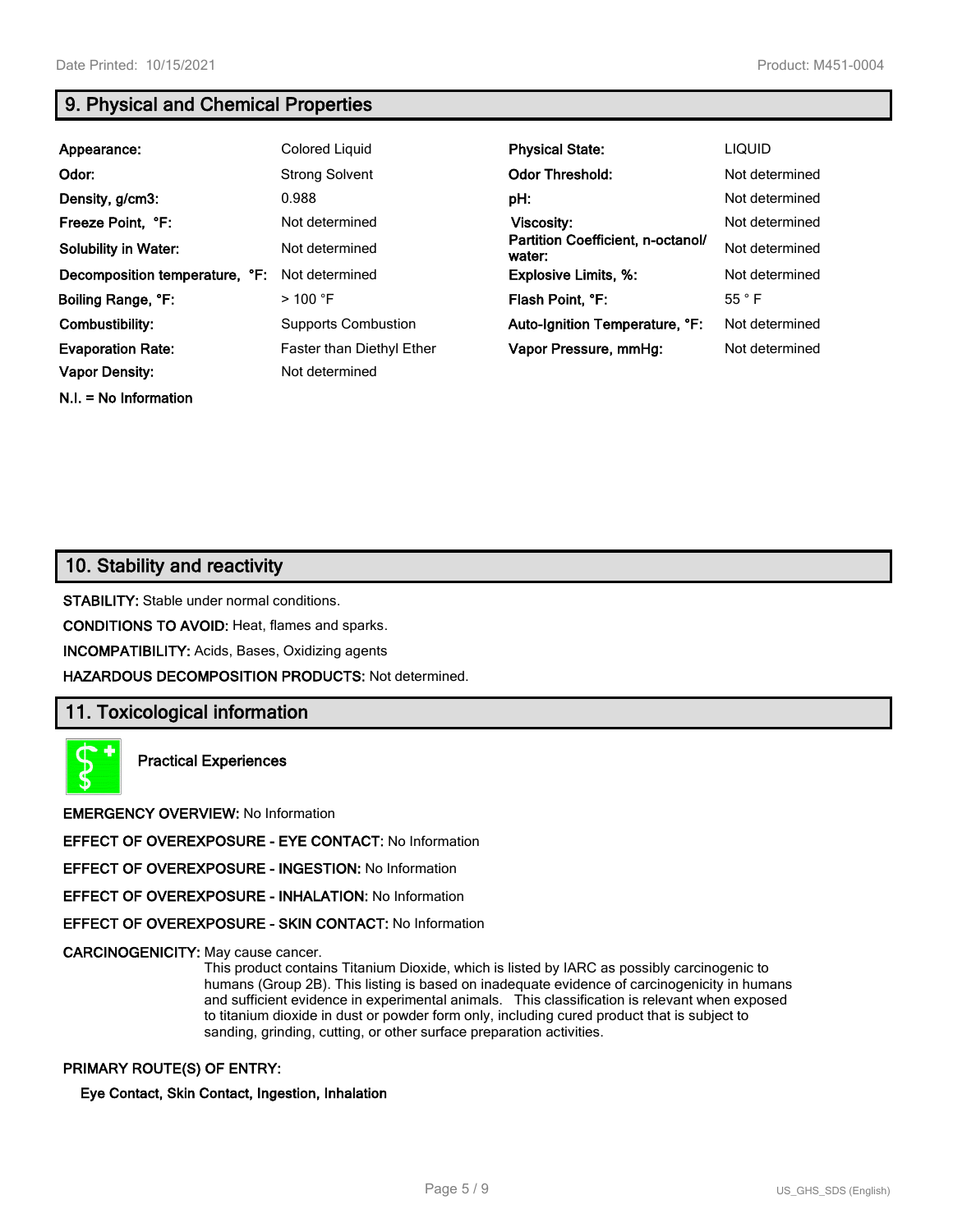#### **Acute Toxicity Values**

#### **The acute effects of this product have not been tested. Data on individual components are tabulated below**

| CAS-No.<br>123-86-4<br>64742-49-0<br>13463-67-7<br>71-36-3<br>64-17-5<br>763-69-9<br>108-65-6<br>108-88-3<br>108-38-3<br>64742-47-8<br>100-41-4<br>8052-41-3<br>106-42-3 | <b>Chemical Name</b><br>n-butyl acetate<br>petroleum distillate<br>titanium dioxide<br>butanol<br>ethanol<br>eep<br>pm acetate<br>toluene<br>m-xylene<br>aliphatic petroleum distillates<br>ethylbenzene<br>aliphatic hydrocarbons<br>p-xylene | Oral LD50<br>14130 mg/kg Rat<br>>5000 mg/kg Rat<br>>10000 mg/kg Rat<br>700 mg/kg Rat<br>7060 mg/kg Rat<br>3200 mg/kg Rat<br>8532 mg/kg Rat<br>2600 mg/kg Rat<br>5000 mg/kg Rat<br>>5000 mg/kg Rat<br>3500 mg/kg Rat<br>>5000 mg/kg Rat<br>4029 mg/kg Rat | Dermal LD50<br>>17600 mg/kg Rabbit 23.4 mg/l Rat<br>>3160 mg/kg Rabbit<br>>10000 mg/kg Rabbit >20 mg/l<br>3402 mg/kg Rabbit<br>15,800 mg/kg<br>4080 mg/kg Rabbit<br>>5000 mg/kg Rabbit<br>12000 mg/kg Rabbit<br>6500 mg/kg Rabbit<br>>2000 mg/kg Rabbit<br>15400 mg/kg Rabbit<br>>3160 mg/kg Rat<br>>2000 mg/kg rabbit | Vapor LC50<br>54 mg/l Rat<br>8000 mg/l Rat<br>124.7 mg/L Rat<br>$>20$ mg/l<br>$>20$ mg/L<br>12.5 mg/L Rat<br>>20 mg/l Rat<br>>13 mg/L Rat<br>17.2 mg/L Rat<br>21 mg/L Rat<br>$>$ 20 mg/l Rat |
|--------------------------------------------------------------------------------------------------------------------------------------------------------------------------|------------------------------------------------------------------------------------------------------------------------------------------------------------------------------------------------------------------------------------------------|----------------------------------------------------------------------------------------------------------------------------------------------------------------------------------------------------------------------------------------------------------|------------------------------------------------------------------------------------------------------------------------------------------------------------------------------------------------------------------------------------------------------------------------------------------------------------------------|----------------------------------------------------------------------------------------------------------------------------------------------------------------------------------------------|
| 64742-95-6                                                                                                                                                               | aromatic hydrocarbons                                                                                                                                                                                                                          | 14000 mg/kg Rat                                                                                                                                                                                                                                          | >2000 mg/kg Rabbit                                                                                                                                                                                                                                                                                                     | >4.96 mg/l Rat                                                                                                                                                                               |
| 64742-48-9                                                                                                                                                               | petroleum distillate                                                                                                                                                                                                                           | >5000 mg/kg Rat                                                                                                                                                                                                                                          | >3160 mg/kg Rabbit                                                                                                                                                                                                                                                                                                     | >20 mg/L Rat                                                                                                                                                                                 |
| 1333-86-4                                                                                                                                                                | carbon black                                                                                                                                                                                                                                   | >5000 mg/kg Rat                                                                                                                                                                                                                                          | >3000 mg/kg Rabbit                                                                                                                                                                                                                                                                                                     | $>20$ mg/l                                                                                                                                                                                   |

#### **N.I. = No Information**

# **12. Ecological information**

**ECOLOGICAL INFORMATION:** Ecological evaluation of this material has not been performed; however, do not allow the product to be released to the environment without governmental approval/permits.

# **13. Disposal Information**



**Product**

**DISPOSAL METHOD:** Waste from this material may be a listed and/or characteristic hazardous waste. Dispose of material, contaminated absorbent, container and unused contents in accordance with local, state, and federal regulations.

**STEPS TO BE TAKEN IN CASE MATERIAL IS RELEASED OR SPILLED:** Follow personal protective equipment recommendations found in Section VIII. Personal protective equipment needs must be evaluated based on information provided on this sheet and the special circumstances created by the spill including; the material spilled, the quantity of the spill, the area in which the spill occurred, and the training and the expertise of employees in the area responding to the spill. Never exceed any occupational exposure limits. Shut off ignition sources; including electrical equipment and flames. Do not allow smoking in the area. Do not allow the spilled product to enter public drainage system or open waterways.

# **14. Transport Information**

#### **SPECIAL TRANSPORT PRECAUTIONS:** No Information

- **DOT:** CONSUMER COMMODITY
- **IATA:** ID8000, CONSUMER COMMODITY, 9

**IMDG:** LIMITED QUANTITY UN1263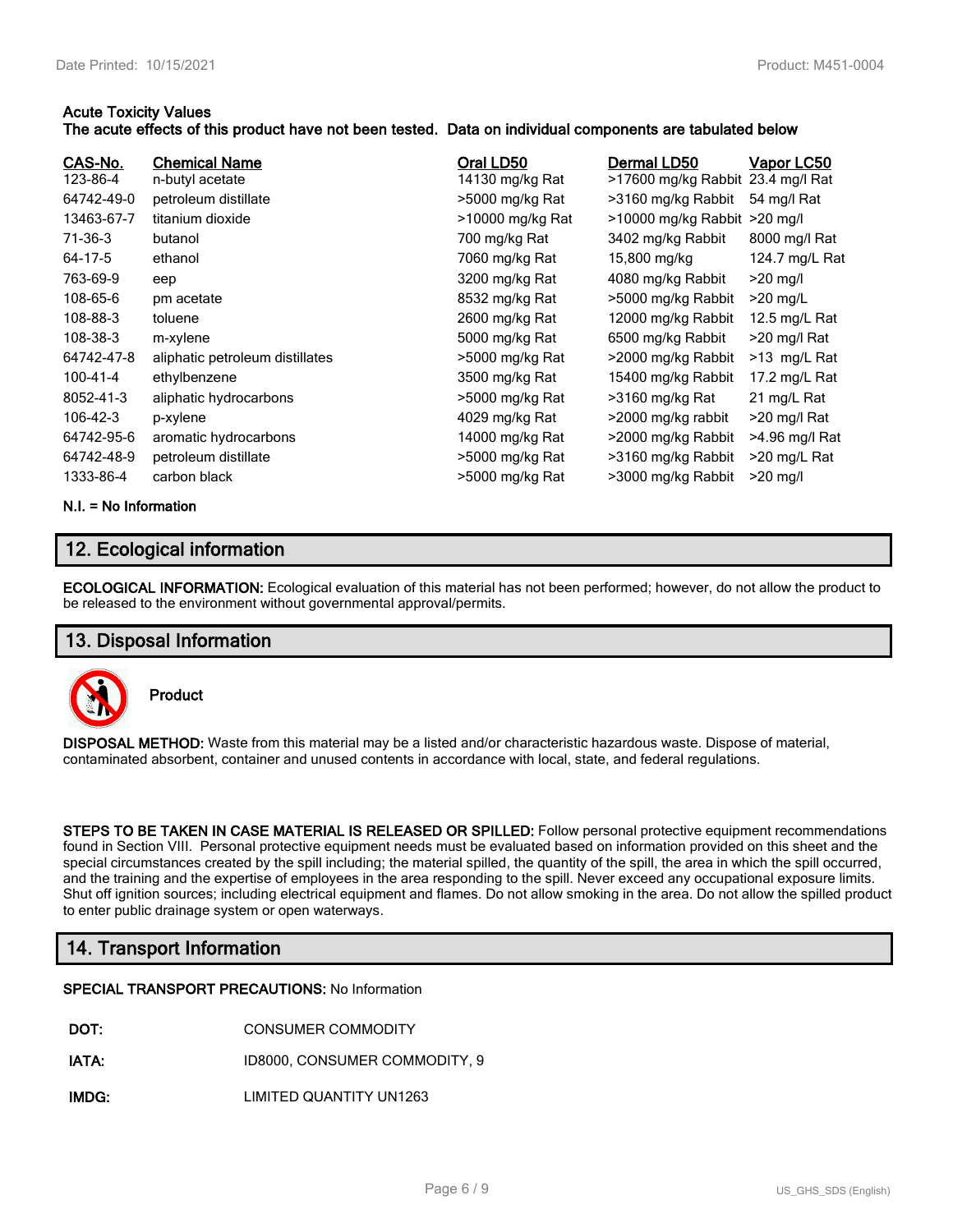# **15. Regulatory Information**

## **U.S. Federal Regulations:**

#### **CERCLA - SARA Hazard Category**

This product has been reviewed according to the EPA 'Hazard Categories' promulgated under Sections 311 and 312 of the Superfund Amendment and Reauthorization Act of 1986 (SARA Title III) and is considered, under applicable definitions, to meet the following categories:

Fire Hazard, Acute Health Hazard, Chronic Health Hazard

#### **SARA SECTION 313**

This product contains the following substances subject to the reporting requirements of Section 313 of Title III of the Superfund Amendment and Reauthorization Act of 1986 and 40 CFR part 372:

| <b>Chemical Name</b> | CAS-No.  | <u>Wt. %</u> |
|----------------------|----------|--------------|
| butanol              | 71-36-3  | 9.16         |
| toluene              | 108-88-3 | 2.38         |
| m-xylene             | 108-38-3 | 1.94         |

#### **TOXIC SUBSTANCES CONTROL ACT**

This product contains the following chemical substances subject to the reporting requirements of TSCA 12(B) if exported from the United States:

| <b>Chemical Name</b>         | CAS-No.  |
|------------------------------|----------|
| octamethylcyclotetrasiloxane | 556-67-2 |

# **U.S. State Regulations:**

#### **CALIFORNIA PROPOSITION 65**

WARNING: Cancer and Reproductive Harm - www.P65Warnings.ca.gov.

Titanium Dioxide, Cancer, 12.5412% Toluene, Reproductive Harm, 2.3775%

|                       | 16. Other Information                                  |                                      |                                                                                                                                                                 |                    |  |                             |           |
|-----------------------|--------------------------------------------------------|--------------------------------------|-----------------------------------------------------------------------------------------------------------------------------------------------------------------|--------------------|--|-----------------------------|-----------|
| <b>Revision Date:</b> |                                                        | <b>Supersedes Date:</b><br>9/14/2021 |                                                                                                                                                                 |                    |  |                             | 7/23/2021 |
| Reason for revision:  |                                                        |                                      | Substance and/or Product Properties Changed in Section(s):<br>01 - Product Information<br>05 - Flammability Information<br>09 - Physical & Chemical Information |                    |  |                             |           |
|                       | Datasheet produced by:<br><b>Regulatory Department</b> |                                      |                                                                                                                                                                 |                    |  |                             |           |
| <b>HMIS Ratings:</b>  |                                                        |                                      |                                                                                                                                                                 |                    |  |                             |           |
| Health:               |                                                        | Flammability:                        |                                                                                                                                                                 | <b>Reactivity:</b> |  | <b>Personal Protection:</b> | х         |

#### **Volatile Organic Compounds, gr/ltr:** 626

#### **Text for GHS Hazard Statements shown in Section 3 describing each ingredient:**

| H <sub>225</sub> | Highly flammable liquid and vapour.           |
|------------------|-----------------------------------------------|
| H <sub>226</sub> | Flammable liquid and vapour.                  |
| H <sub>251</sub> | Self-heating: may catch fire.                 |
| H302             | Harmful if swallowed.                         |
| H304             | May be fatal if swallowed and enters airways. |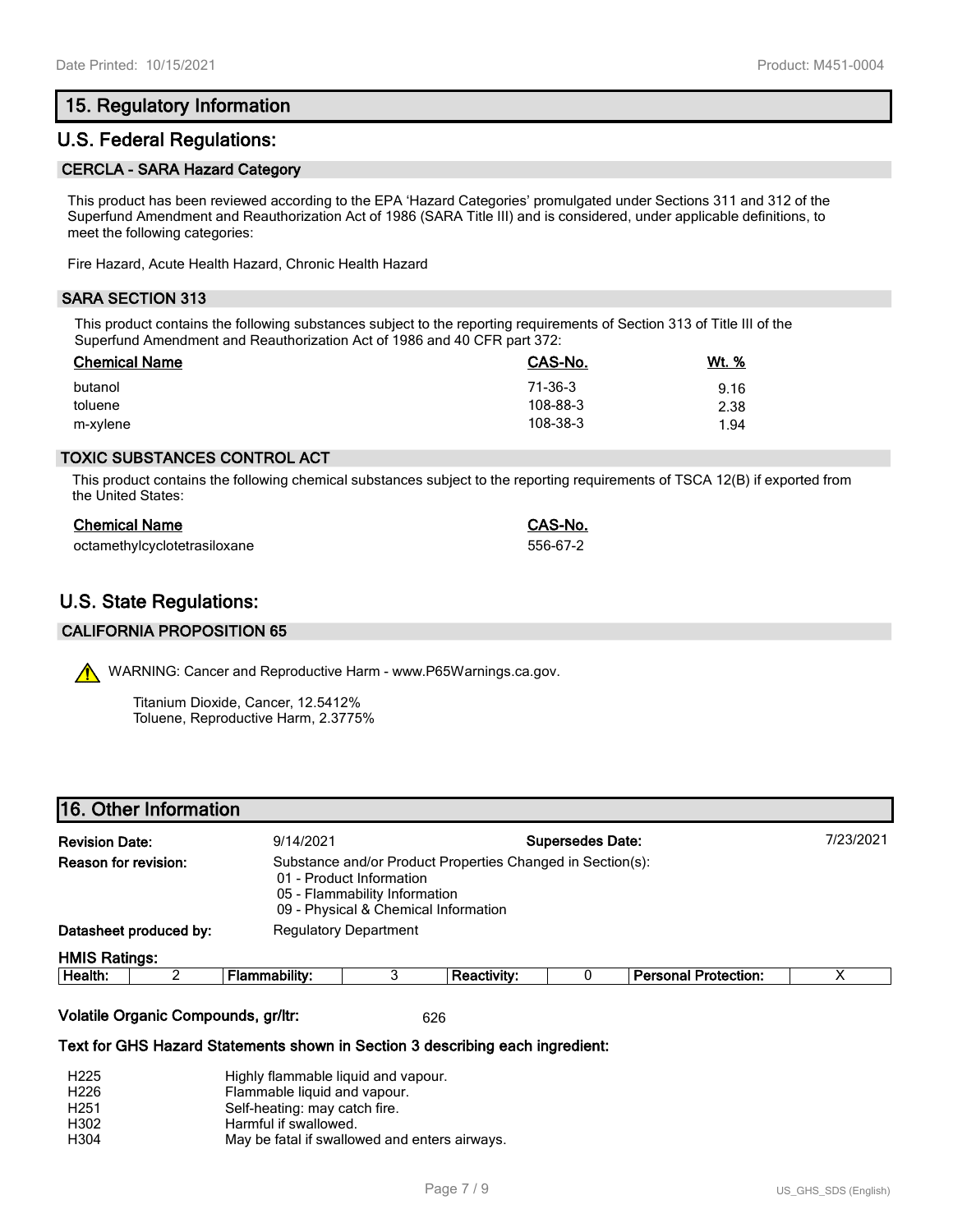| H315 | Causes skin irritation.                                            |
|------|--------------------------------------------------------------------|
| H318 | Causes serious eye damage.                                         |
| H331 | Toxic if inhaled.                                                  |
| H332 | Harmful if inhaled.                                                |
| H335 | May cause respiratory irritation.                                  |
| H336 | May cause drowsiness or dizziness.                                 |
| H340 | May cause genetic defects.                                         |
| H350 | May cause cancer.                                                  |
| H351 | Suspected of causing cancer.                                       |
| H372 | Causes damage to organs through prolonged or repeated exposure.    |
| H373 | May cause damage to organs through prolonged or repeated exposure. |

#### **Icons for GHS Pictograms shown in Section 3 describing each ingredient:**



**The information on this sheet corresponds to our present knowledge. It is not a specification and it does not guarantee specific properties. The information is intended to provide general guidance as to health and safety based upon our knowledge of the handling, storage, and use of the product. It is not applicable to unusual or non-standard uses of the product where instructions and recommendations are not followed.**

**Only the original U.S. - English version is authoritative.**